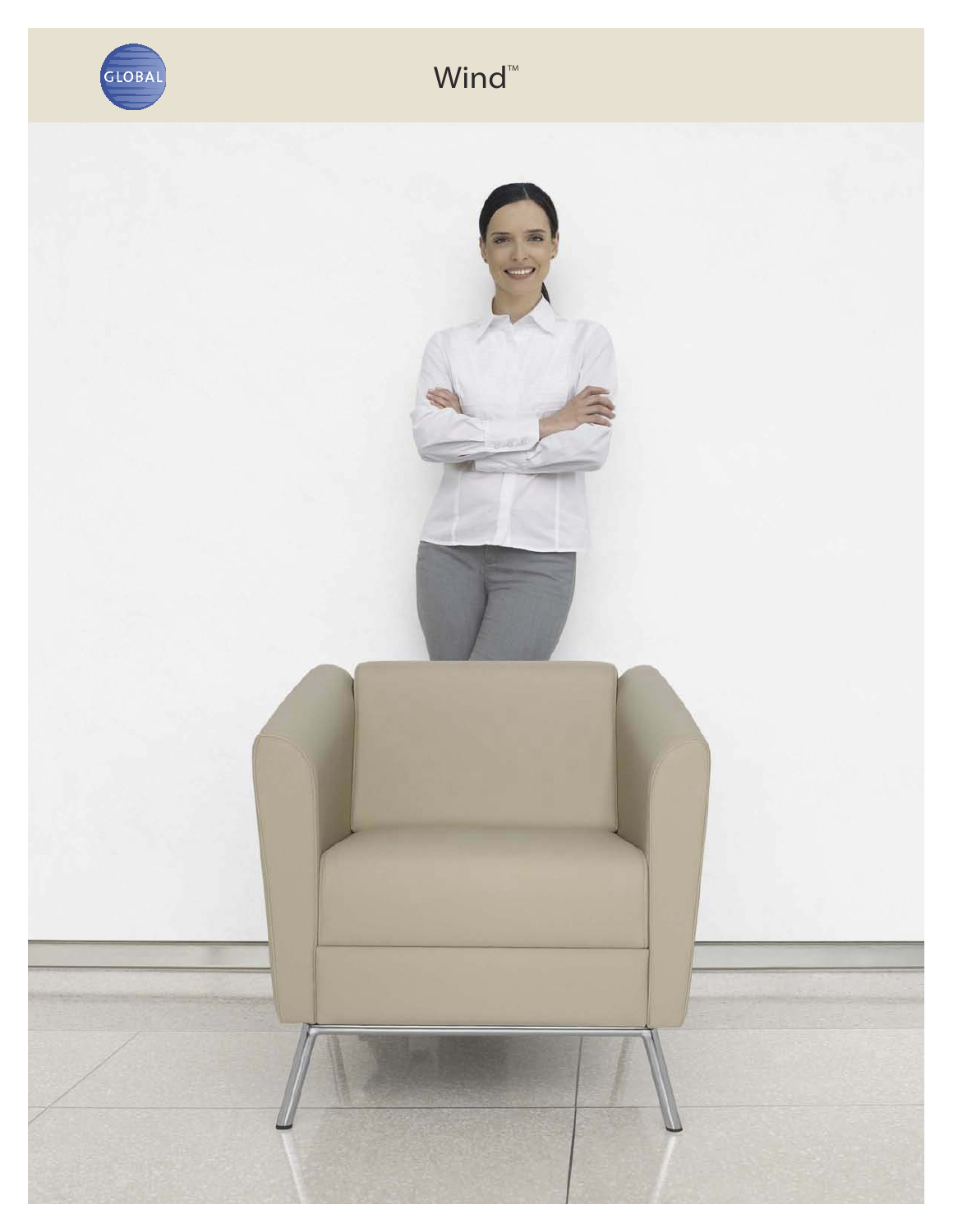

### Wind, a modern classic lounge series with a timeless look.

Classic, contemporary and refined are the words most often used to describe the Wind Lounge Seating series. The simple geometry and slim proportions create a relaxed and open atmosphere even when space is at a premium. Wind Lounge Tables complement the

seating series. Matching chrome legs support slim profile tops in square or round configurations. MDF table tops are available with powder-coated epoxy finishes that feature a reverse waterfall edge or in any standard Global laminate finish with square, self-edge detail.

Cover: 3361 Lounge chair shown in Allante Light Parchment (A31E).

Left to right: 3361 Lounge Chairs and 3363 Three Seat Sofa shown in Allante, Light Parchment (A31E) with Chrome legs. 3356 Square Corner Table and 3358 Square Coffee Table shown in White (WHT) with Chrome legs.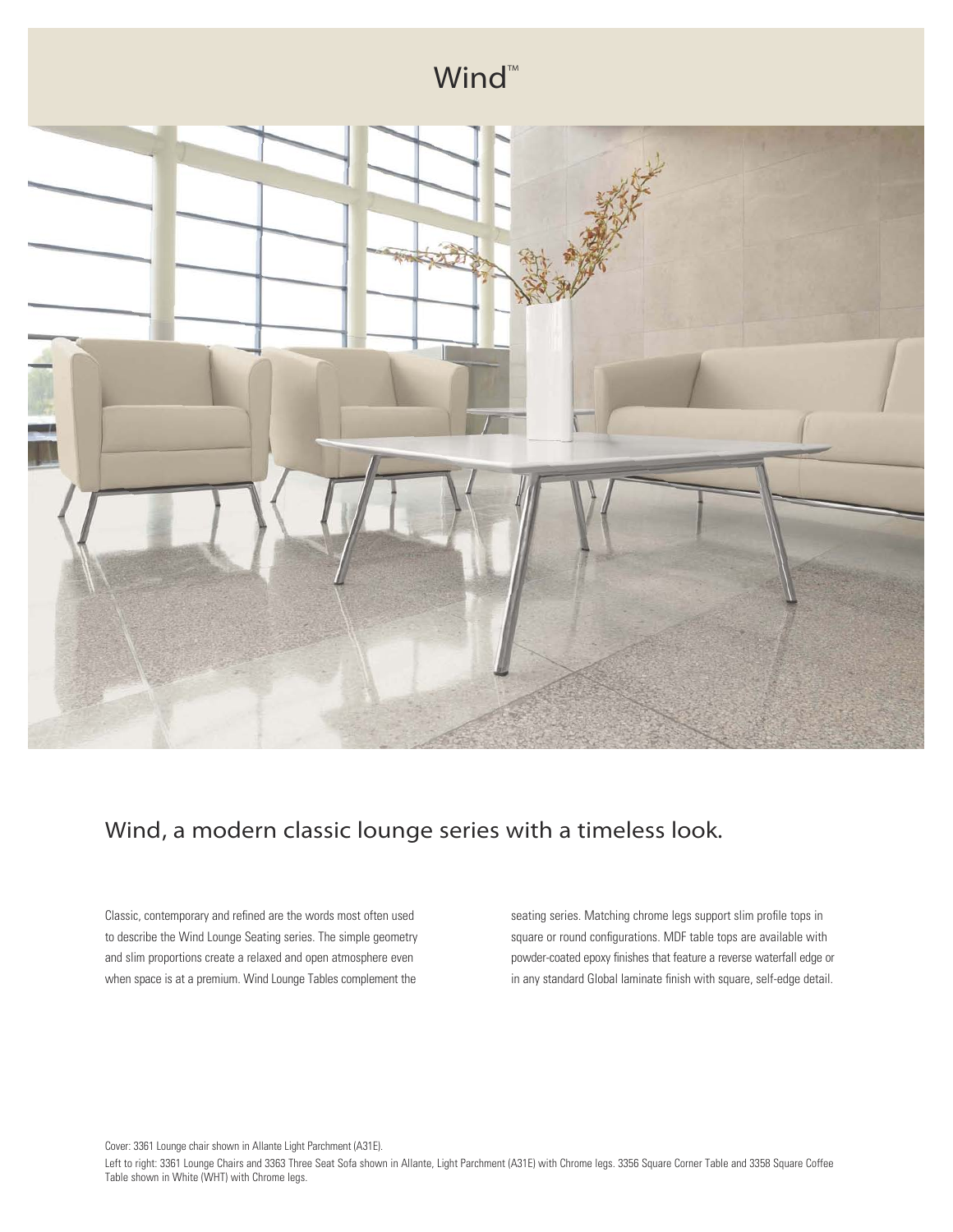

Wind Linear is an extension to our very popular Wind freestanding soft seating series of sofas and arm chairs. Wind Linear sofas are available in two widths, with and without arms, single arm sofas and benches. The seating is connected with the new letter box tables to

create the linear arrangements that define the latest trend in office and hospitality lounge environments. Connecting inside corner tables are also available to create a variety of popular 'U' shaped layouts. It's a great new look that brings people together in style.



Left to right: 3363R Three Seat Sofa, Right arm, 3363NA Three Seat Sofa, no arms and 3363L Three Seat Sofa, Left arm, shown in Allante, Medium Neutral (A35E). 3882 Bridge End Tables and 3880 Coffee Tables shown in Winter Cherry (WCR) with Chrome legs.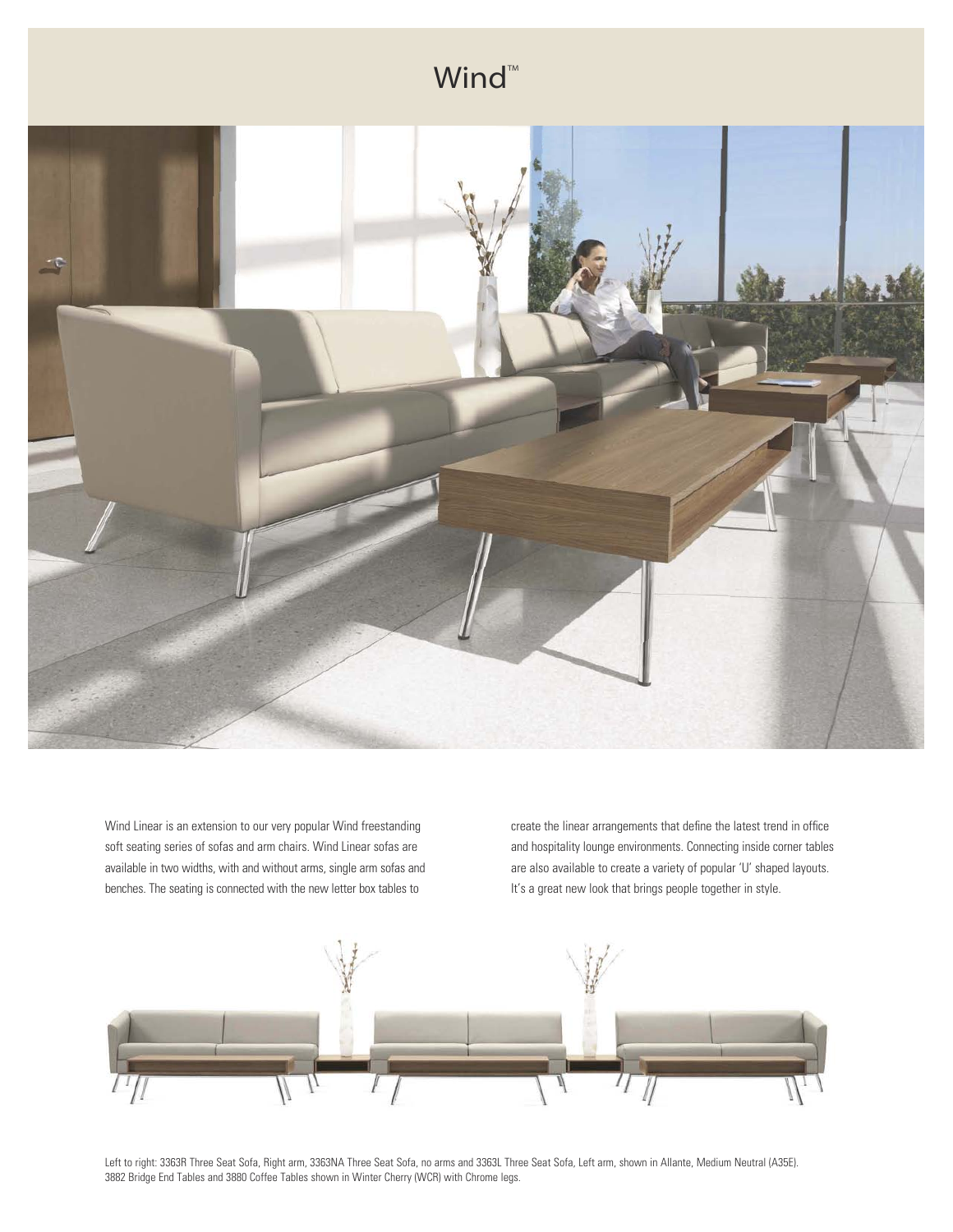

**A.** Bridging, shown in Winter Cherry (WCR). **B.** Table Storage, shown in Tiger Walnut (TWL). MDF with Epoxy finish **C.** White (WHT). **D.** Charcoal (CHR). **E.** Platinum (PLT). Laminate **F.** Tiger Walnut (TWL) **G.** Round Wind Tables also available. Shown in MDF Charcoal (CHR).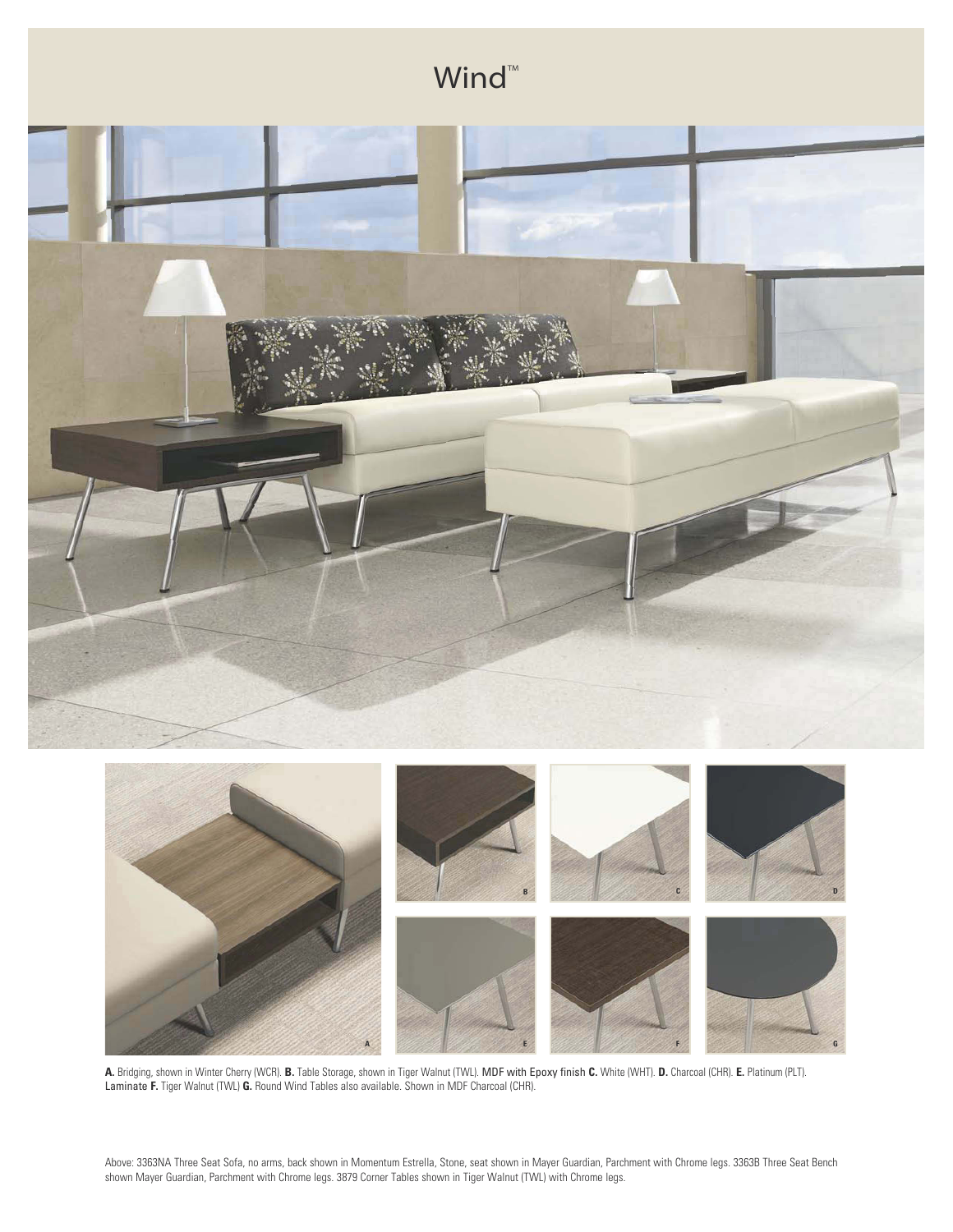#### **Wind Seating**

| DESCRIPTION |      |                                                                                                                       | <b>DIMENSIONS</b> |      | <b>SFAT HFIGHT</b>                                                                             |  |  |
|-------------|------|-----------------------------------------------------------------------------------------------------------------------|-------------------|------|------------------------------------------------------------------------------------------------|--|--|
|             |      | W                                                                                                                     | D                 | Н    |                                                                                                |  |  |
|             |      | IN                                                                                                                    | IN                | IN   | IN                                                                                             |  |  |
|             |      | mm                                                                                                                    | mm                | mm   | mm                                                                                             |  |  |
|             | 3361 | 27.5                                                                                                                  | 29.5              | 28.5 | 17.0                                                                                           |  |  |
|             |      | 699                                                                                                                   | 749               | 724  | 432                                                                                            |  |  |
|             |      | Lounge Chair Light scale. Fully upholstered.<br>Fixed cushions. Chrome tubular base.                                  |                   |      |                                                                                                |  |  |
|             |      | 3361LM As above upholstered in Leather or<br>Leather/Mock Leather combination, features<br>additional stitch details. |                   |      |                                                                                                |  |  |
|             | 3363 | 78 N                                                                                                                  | 290               | 28.5 | 17 <sub>0</sub>                                                                                |  |  |
|             |      | 1.981                                                                                                                 | 737               | 724  | 432                                                                                            |  |  |
|             |      | Three Seater Sofa Light scale. Fully<br>upholstered. Fixed cushions. Chrome tubular base.                             |                   |      |                                                                                                |  |  |
|             |      | additional stitch details.                                                                                            |                   |      | <b>3363LM</b> As above upholstered in Leather or<br>Leather/Mock Leather combination, features |  |  |
|             |      |                                                                                                                       |                   |      |                                                                                                |  |  |

| <b>DESCRIPTION</b> |                                                                                  | W            | <b>DIMENSIONS</b><br>D | Н           | SEAT HEIGHT                                                                                      |
|--------------------|----------------------------------------------------------------------------------|--------------|------------------------|-------------|--------------------------------------------------------------------------------------------------|
|                    |                                                                                  | IN<br>mm     | IN<br>mm               | IN<br>mm    | IN<br>mm                                                                                         |
|                    | 3361B                                                                            | 35.5<br>902  | 20.5<br>521            | 17.5<br>445 | 17.5<br>445                                                                                      |
|                    | 36" Bench Single seat Bench/Ottoman. Fully                                       |              |                        |             | upholstered, fixed cushions, Chrome tubular base.                                                |
|                    | additional stitch details.                                                       |              |                        |             | <b>3361BLM</b> As above upholstered in Leather or<br>Leather/Mock Leather combination, features  |
|                    | 3361L                                                                            | 39.5<br>1003 | 29.0<br>737            | 28.5<br>724 | 17.0<br>432                                                                                      |
|                    | left arm (as seated). Fully upholstered, fixed<br>cushions. Chrome tubular base. |              |                        |             | Single Seater Left Arm Single seat unit with                                                     |
|                    | additional stitch details.                                                       |              |                        |             | 3361LLM As above upholstered in Leather or<br>Leather/Mock Leather combination, features         |
|                    | 3361NA                                                                           | 36.5<br>927  | 29.0<br>737            | 28.5<br>724 | 17.0<br>432                                                                                      |
|                    | cushions. Chrome tubular base.                                                   |              |                        |             | Single Seater No Arms Fully upholstered, fixed                                                   |
|                    | additional stitch details.                                                       |              |                        |             | 3361 NALM As above upholstered in Leather or<br>Leather/Mock Leather combination, features       |
|                    | 3361R                                                                            | 39.5<br>1003 | 29.0<br>737            | 28.5<br>724 | 17.0<br>432                                                                                      |
|                    | cushions. Chrome tubular base.                                                   |              |                        |             | Single Seater Right Arm Single seat unit with<br>right arm (as seated). Fully upholstered, fixed |
|                    |                                                                                  |              |                        |             |                                                                                                  |

**3361RLM** As above upholstered in Leather or Leather/Mock Leather combination, features additional stitch details.

Wind seating units can be connected to Bridge table units using Bracket kit **(3360)**. Seating units cannot connect directly to other seating units.

| <b>DESCRIPTION</b> |      |          | D        | Н        | DIMENSIONS SEAT HEIGHT |
|--------------------|------|----------|----------|----------|------------------------|
|                    |      | IN<br>mm | IN<br>mm | IN<br>mm | IN<br>mm               |
|                    | 3362 | 54.5     |          | 29 28.5  | 17.0                   |
|                    |      | 1384     | 737      | -724     | 432                    |



Two Seater Sofa Light scale. Fully upholstered. Fixed cushions. Chrome tubular base.

**3362LM** As above upholstered in Leather or Leather/Mock Leather combination, features additional stitch details.

| <b>DESCRIPTION</b> | <b>DIMENSIONS</b><br>W<br><sup>n</sup><br>н |              | <b>SFAT HFIGHT</b> |             |                                                                                                        |
|--------------------|---------------------------------------------|--------------|--------------------|-------------|--------------------------------------------------------------------------------------------------------|
|                    |                                             | IN<br>mm     | IN<br>mm           | IN<br>mm    | IN<br>mm                                                                                               |
|                    | 3363B                                       | 72.0<br>1829 | 20.5<br>521        | 17.5<br>445 | 17.5<br>445                                                                                            |
|                    | 72" Bench accommodates three users. Fully   |              |                    |             | upholstered, fixed cushions, Chrome tubular base.                                                      |
|                    | additional stitch details.                  |              |                    |             | <b>3363BLM</b> As above upholstered in Leather or<br>Leather/Mock Leather combination, features        |
|                    | 3363L                                       | 75.0<br>1905 | 79.0<br>737        | 28.5<br>724 | 17.0<br>432                                                                                            |
|                    | Chrome tubular base.                        |              |                    |             | Three Seater Left Arm Three seat unit with left<br>arm (as seated). Fully upholstered, fixed cushions. |
|                    | additional stitch details.                  |              |                    |             | 3363LLM As above upholstered in Leather or<br>Leather/Mock Leather combination, features               |
|                    | 3363NA                                      | 72.0<br>1829 | 79.0<br>737        | 28.5<br>724 | 17.0<br>432                                                                                            |
|                    | cushions, Chrome tubular base.              |              |                    |             | Three Seater No Arms Fully upholstered, fixed                                                          |
|                    | additional stitch details.                  |              |                    |             | 3363NALM As above upholstered in Leather or<br>Leather/Mock Leather combination, features              |
|                    | 3363R                                       | 75.0<br>1905 | 29.0<br>737        | 28.5<br>724 | 17.0<br>432                                                                                            |
|                    | cushions. Chrome tubular base.              |              |                    |             | Three Seater Right Arm Three seat unit with<br>right arm (as seated). Fully upholstered, fixed         |
|                    |                                             |              |                    |             | <b>3363RLM</b> As above upholstered in Leather or                                                      |

Leather/Mock Leather combination, features additional stitch details.







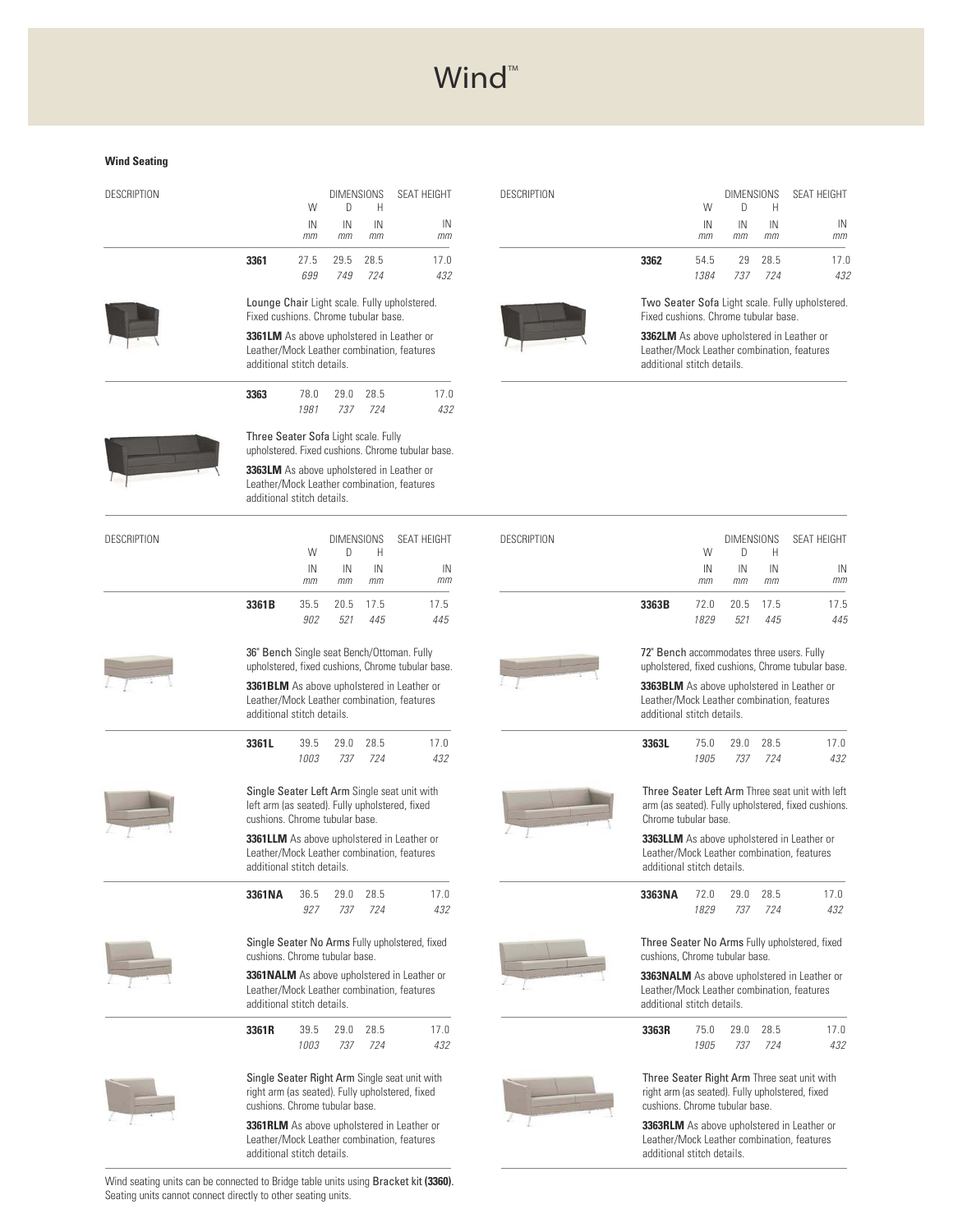#### **Wind Tables**

| <b>DESCRIPTION</b> |                                                                       | W<br>IN      | D<br>IN     | <b>DIMENSIONS</b><br>Н<br>IN |
|--------------------|-----------------------------------------------------------------------|--------------|-------------|------------------------------|
|                    |                                                                       | mm           | mm          | mm                           |
|                    | 3356                                                                  | 24.0<br>610  | 24.0<br>610 | 17.0<br>432                  |
|                    | Square Corner Table MDF/Epoxy top with<br>Chrome tubular base.        |              |             |                              |
|                    | 3366 As above except with laminate top.                               |              |             |                              |
|                    | 3357                                                                  | 48.0<br>1219 | 20.0<br>508 | 15.0<br>381                  |
|                    | Rectangular Coffee Table MDF/Epoxy top with<br>Chrome tubular base.   |              |             |                              |
|                    | 3367 As above except with laminate top.                               |              |             |                              |
|                    | 3358                                                                  | 36.0<br>914  | 36.0<br>914 | 15.0<br>381                  |
|                    | Square Coffee Table MDF/Epoxy top with<br>Chrome tubular base.        |              |             |                              |
|                    | <b>3368</b> As above except with laminate top.                        |              |             |                              |
|                    | 3860                                                                  | 74.0<br>610  | 74.0<br>610 | 17.0<br>432                  |
|                    | Round Corner Table MDF/Epoxy top with<br>Chrome tubular base.         |              |             |                              |
|                    | 3870 As above except with laminate top.                               |              |             |                              |
|                    | 3861                                                                  | 36.0<br>914  | 36.0<br>914 | 15.0<br>381                  |
|                    | Round Coffee Table MDF/Epoxy top with<br>Chrome tubular base.         |              |             |                              |
|                    | 3871 As above except with laminate top.                               |              |             |                              |
|                    | 3862                                                                  | 30.0<br>762  | 30.0<br>762 | 29.5<br>749                  |
|                    | Round Meeting/Dining Table MDF/Epoxy top<br>with Chrome tubular base. |              |             |                              |
|                    | 3872 As above except with laminate top.                               |              |             |                              |

| <b>DESCRIPTION</b> |                                                                       | <b>DIMENSIONS</b><br>W<br>D. |              | H.           |
|--------------------|-----------------------------------------------------------------------|------------------------------|--------------|--------------|
|                    |                                                                       | IN<br>mm                     | IN<br>mm     | IN<br>mm     |
|                    | 3863                                                                  | 36.0<br>914                  | 36.0<br>914  | 29.5<br>749  |
|                    | Round Meeting/Dining Table MDF/Epoxy top<br>with Chrome tubular base  |                              |              |              |
|                    | <b>3873</b> As above except with laminate top.                        |                              |              |              |
|                    | 3864                                                                  | 42.0<br>1067                 | 42.0<br>1067 | 29.5<br>749  |
|                    | Round Meeting/Dining Table MDF/Epoxy top<br>with Chrome tubular base. |                              |              |              |
|                    | 3874 As above except with laminate top.                               |                              |              |              |
|                    | 3875                                                                  | 30.0<br>762                  | 30.0<br>762  | 29.5<br>749  |
|                    | Square Meeting/Dining Table laminate top<br>with Chrome tubular base. |                              |              |              |
|                    | 3865 As above except with MDF/Epoxy top.                              |                              |              |              |
|                    | 3876                                                                  | 36.0<br>914                  | 36.0<br>914  | 29.5<br>74.9 |
|                    | Square Meeting/Dining Table laminate top<br>with Chrome tubular base. |                              |              |              |
|                    | 3866 As above except with MDF/Epoxy top.                              |                              |              |              |
|                    | 3877                                                                  | 42.0<br>1067                 | 42.0<br>1067 | 29.5<br>749  |
|                    | Square Meeting/Dining Table laminate top<br>with Chrome tubular base. |                              |              |              |
|                    | 3867 As above except with MDF/Epoxy top.                              |                              |              |              |